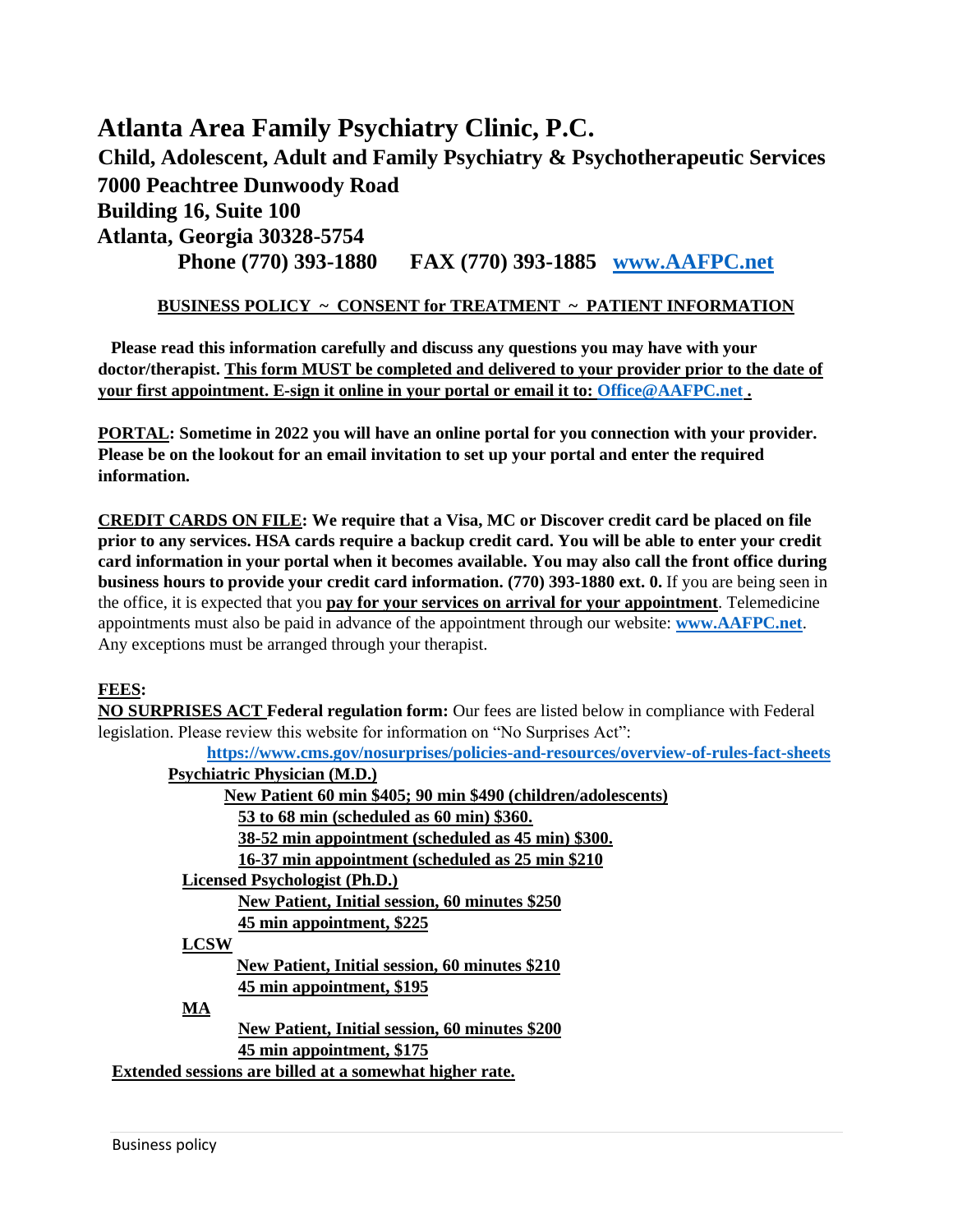#### **Prescriptions filled outside of an appointment will be \$25 so notify your provider of your refill needs in your appointment. Expedited prescriptions will be \$45.**

**Telemedicine:** Many appointments are conducted by Telemedicine Synchronous video or in some instances telephone. AAFPC clinicians use Zoom or Doxy, HIPPA compliant and confidential. No sessions are recorded.

**TELEPHONE CALLS:** To communicate with your doctor or therapist, please leave them a voice message through our voice-mail system, **(770) 393-1880 or a message on their portal depending on your provider**. Each therapist checks their mailbox regularly and will make every effort to return your call as soon as possible. There is no charge for **brief** phone calls. **Therapeutic phone calls, calls longer than a five minutes, medication discussion/changes by phone or phone calls to 3rd parties (other providers, hospital, emergency department etc.) will be charged according to the time and level of service involved.** 

## **EMERGENCIES: If you have an EMERGENCY, call 911 or go to your nearest emergency care facility. Urgent voicemail is NOT for emergencies.**

**URGENT RESPONSE:** Your provider has a 24-hour, 7 day per week urgent response mailbox which may be used for urgent (**non-emergency**) situations, **(770)-393-1880 plus you provider's extension**. **Since your provider is on call essentially full time, we urge you to be considerate of their time.** In the event you are not able to reach your provider, you may contact the front office.

**EMAIL**: For security and privacy/confidentiality reasons, **we do not use email for therapeutic communications** so **please do not email us medication questions/change requests, side effect symptom/issue discussions, or appointment changes/cancellations. All of these matters should be handled by leaving a voice mail with your therapist or your portal if your provider utilizes this part of their portal**. You may send third party documents or test reports t[o office@aafpc.net](mailto:office@aafpc.net) with attention to your provide or upload them on your portal. The front office staff handles any emails received and distributes printed copies or forwards the message to your designated provider. Please notify the secretary prior to sending any documents. We will assume that you wish us to review documents submitted. Any time spent reviewing documents sent will be charged at our standard rates according to time spent.

**Rx REFILLS and Insurance, Rx PRIOR AUTHORIZATION:** To request a prescription refill, use our website, **[www.AAFPC.net](http://www.aafpc.net/)** and go to the 3<sup>rd</sup> tab on the top. Allow FIVE full business days (or more for **USPS) for receipt of mailed Rx's.** We will make every effort to accommodate urgent (same day) Rx refill requests (\$45/per day regardless of number of Rx's) if the request is received by noon of that day. Prescriptions filled outside of an appointment are \$25. Insurance prior authorizations are time consuming and are \$35 each, regardless of approval. Most providers use e-Prescribe so be sure to leave your pharmacy phone number so they may find it in the e-Prescribe database. We do not respond to direct pharmacy refill requests as they are often inaccurate or out of date.

**CANCELLATIONS:** If you must cancel an appointment, as a courtesy to your therapist, please do so **well in advance through your therapist's voice mailbox (770) 393-1880 or your portal**. **Any appointment that is cancelled less than TWO BUSINESS DAYS in advance will be charged for the time reserved for you as your provider would be unable to assign the time to someone else.** If you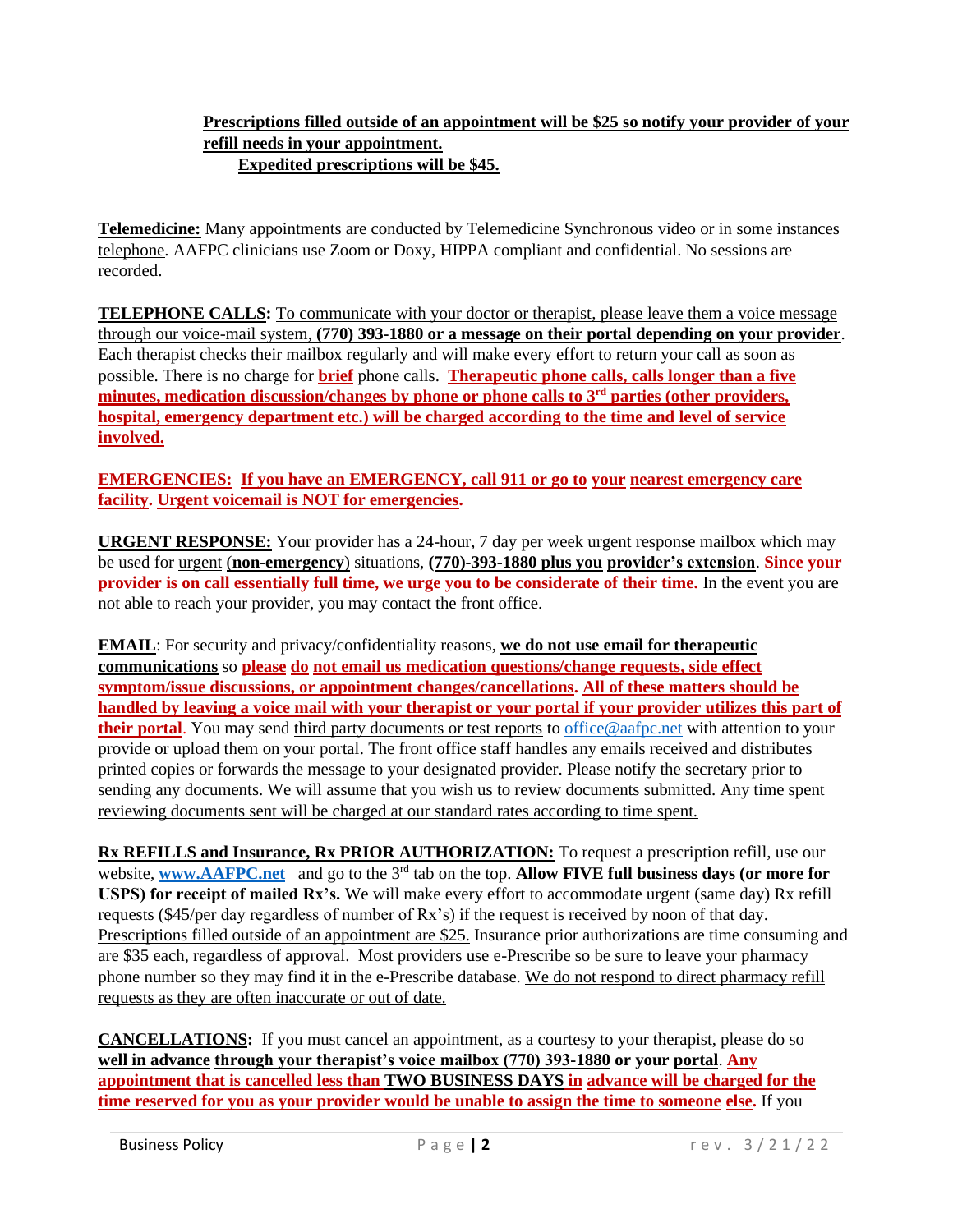have questions regarding this policy, discuss them with your doctor or therapist. **We do NOT call you to remind you of your appointment.** If you are unable to cancel a session in time you may switch to have a telemedicine or phone appointment which is charged at the standard rate.

## **INSURANCE: We do not file insurance claims nor do our providers participate in any insurance**

**plans,** however, many services we provide are covered by insurance as "out of network benefits." Some insurance companies fraudulently list us as in-network providers, but we have never signed with any companies. Since coverage varies widely from policy to policy, we cannot guarantee that these services will be reimbursed by your insurance carrier. You may file for reimbursement directly with your insurance carrier. At the time of your appointment, your physician or therapist will give or mail you a super-bill. Attach it to the "physician's section" of your insurance claim form and file it directly with your insurance company to obtain any reimbursement.

**MEDICARE, TRI-CARE and MEDICAID OPT OUT:** Our providers have "opted out" of these governmental plans therefore you agree that if you have coverage under any of these plans, you will not file for reimbursement with them as this is in conflict with governmental regulations for "opted-out" providers.

**BILLING/OUTSTANDING BALANCES:** All fees are payable in advance on the date of service. If you should have an outstanding balance at the end of the month, you will receive a monthly statement of your account, which is payable on receipt. Balances over 30 days due are deemed delinquent, the total amount due will accumulate with interest added at the rate of 1.5% per month until it is paid in full. Should your account have to be collected through an attorney or our collection agency, you will also be responsible for all reasonable attorneys' fees and all costs of collections. If your account is placed with a collection agency, a collection-fee in the amount of 7% of the then outstanding balance may be added to your account and shall become a part of the Total Amount Due. You will also be responsible for all costs of collection including attorney fees and court cost. You agree, that if we should need to collect any amounts you may owe, we and/or our collection agencies may contact you by telephone at any telephone number associated with your account, including wireless telephone numbers, which could result in charges to you. We and/or our collection agencies may also contact you by sending text messages or email messages, using any email address or telephone number you have provided to us. Methods of contact may include using prerecorded/artificial voice messages and/or use of an automatic dialing device, as applicable.

**MINOR PATIENTS TURNING to ADULT AGE:** As guarantor of payment for a minor patient, you accept responsibility for all charges incurred providing care to this patient regardless of patient reaching age of majority **unless you rescinded guarantor status in writing** to Atlanta Area Family Psychiatry Clinic, P.C. The Adult patient will then need to fill out and sign a consent for treatment once they reach the age of 18 years.

**GROUP PRACTICE MODEL:** A significant advantage of being treated in a group practice is the availability of professional consultation with colleagues in the practice about your treatment. Your therapist may discuss your care with other professionals in the clinic. If you have questions or concerns regarding this process, please discuss this with your therapist.

**OTHER IMPORTANT FACTORS IN TREATMENT:** The success, length and outcome of treatment is affected by many things including the severity of the problem, the match between the therapist and patient, the motivation of the patient, among other factors. Please discuss with your therapist your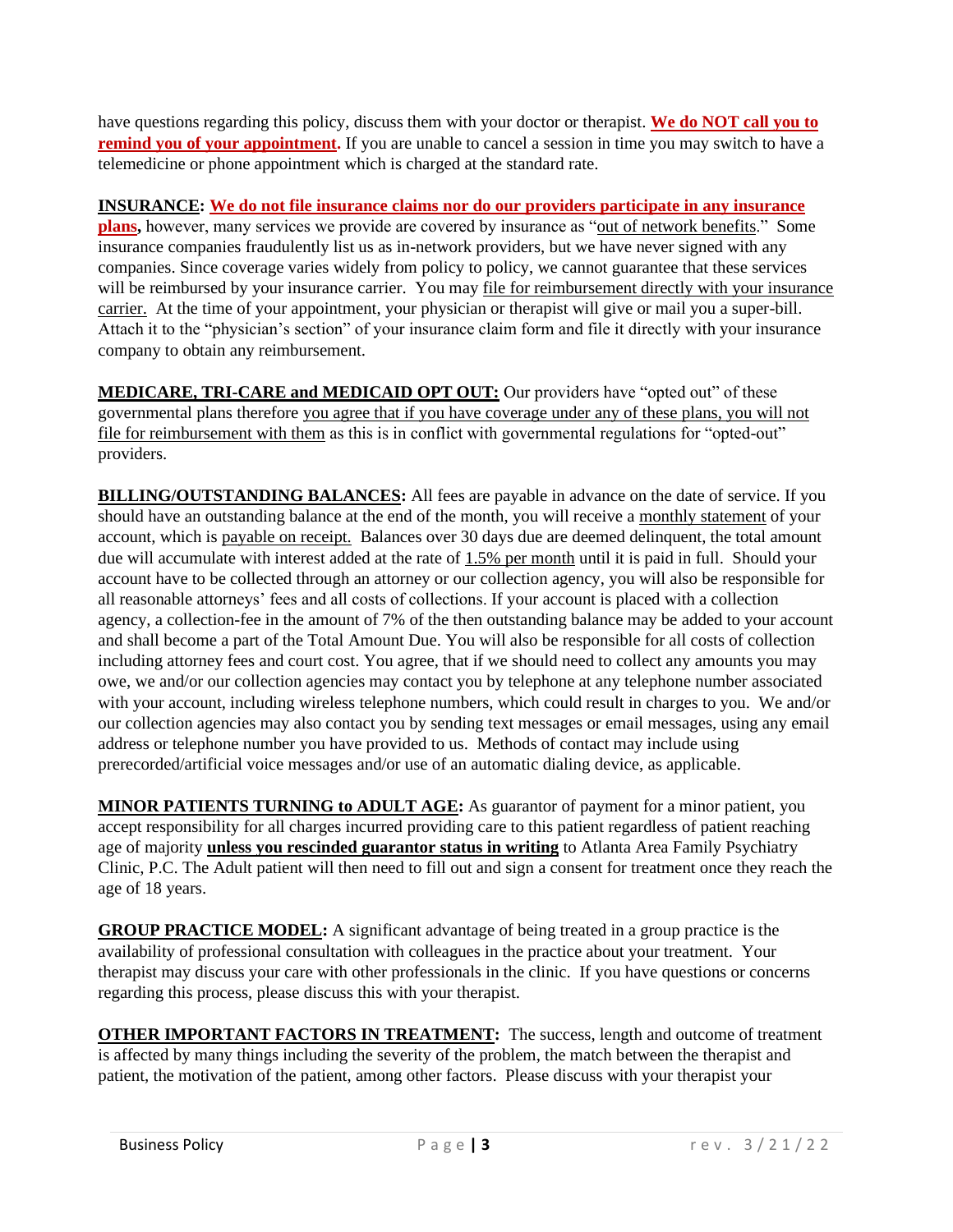expectations and feelings about treatment. The best outcome is achieved through collaboration between the patient and provider.

**CONSENT FOR TREATMENT/CONFIDENTIALITY:** Communication between a patient and a therapist will be held in confidence and will not be released without your written consent unless specifically required by law (for example: suspected child abuse, imminent threat of danger to yourself or others, or court order.) Group therapy, marital therapy and work with adolescents may involve different legal issues around confidentiality. Please ask if you have concerns about these issues. Information released to insurance companies for reimbursement for services is released only on authorization from you. However, if you waive confidentiality for your insurance company, they may request that your record for treatment be released.

**DISCONTINUATION OF TREATMENT:** Typically, the decision to terminate therapy is made as a mutual thoughtful decision involving the therapist and patient. A provider may also decide to discontinue care for noncompliance to treatment plan or repeated failing to make appointments. If you have not been seen on over one year, you will be considered a NEW PATIENT. **If you discontinue treatment without notifying your therapist, we will deem that your therapeutic relationship with us terminated 30 days after your last visit, unless you have an appointment scheduled for a future date, beyond which we carry no further responsibility for your care**. If you have been prescribed any medications, we urge you to not modify your medication program without contacting you psychiatrist first. Abrupt termination of many medications prescribed may have serious adverse effects on your health. Please discuss any medication changes with your physician including medications or over the counter substances added or changed by you or other medical providers outside AAFPC.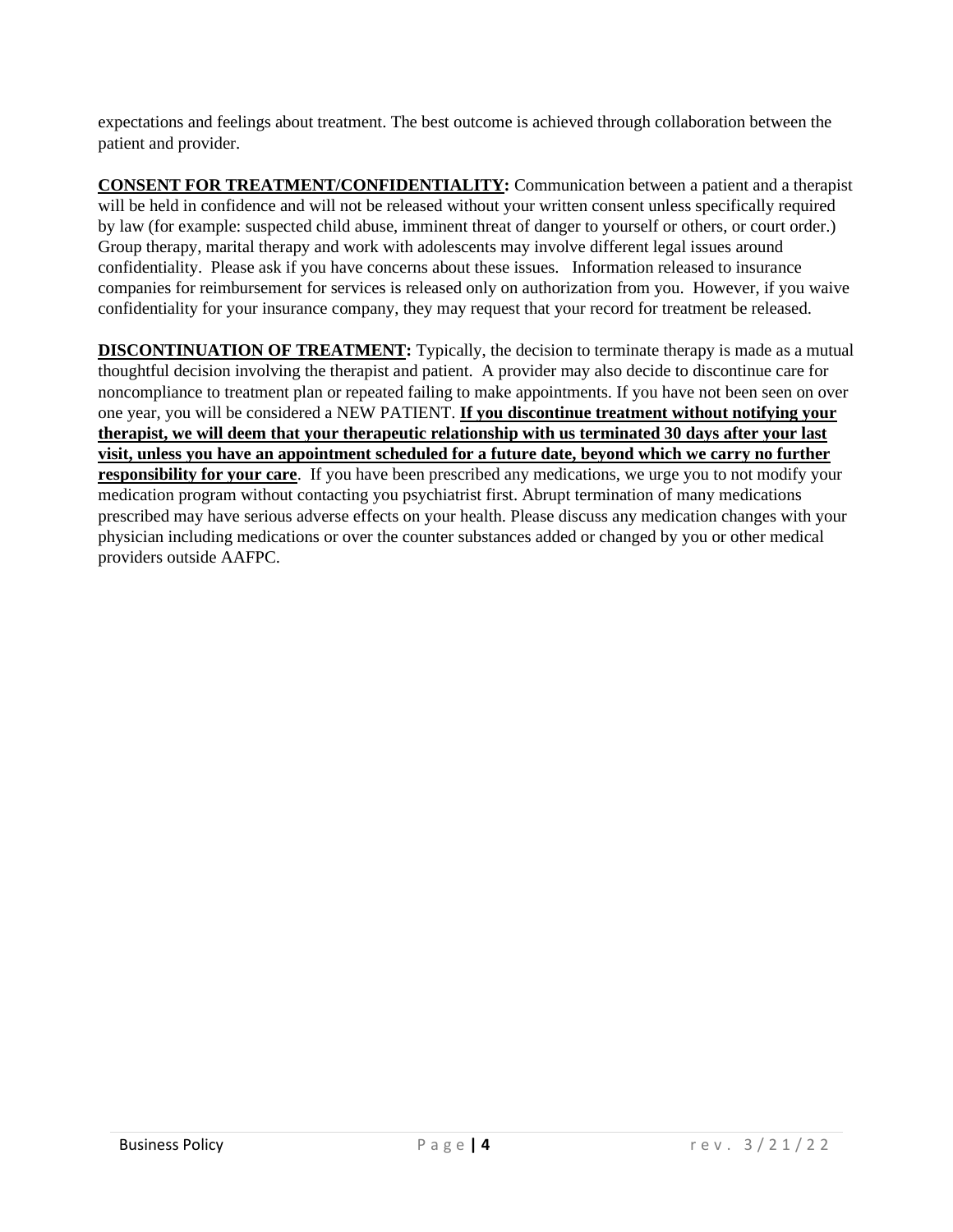|                                                       | Please circle Doctor/Therapist to be seen: L. Ashley, B. Gard, T. Iwanicki, S. Kirsch, |  |
|-------------------------------------------------------|----------------------------------------------------------------------------------------|--|
|                                                       | L. Mette, A. Nitsche, L. Perez, E. Slayden, R. Slayden, L. Waugh                       |  |
|                                                       |                                                                                        |  |
|                                                       |                                                                                        |  |
|                                                       |                                                                                        |  |
|                                                       |                                                                                        |  |
|                                                       |                                                                                        |  |
|                                                       |                                                                                        |  |
|                                                       |                                                                                        |  |
|                                                       |                                                                                        |  |
|                                                       |                                                                                        |  |
|                                                       |                                                                                        |  |
|                                                       |                                                                                        |  |
|                                                       |                                                                                        |  |
| Please list all other immediate family members below: |                                                                                        |  |
|                                                       |                                                                                        |  |
|                                                       |                                                                                        |  |
|                                                       |                                                                                        |  |
|                                                       |                                                                                        |  |
|                                                       | DOB: // // Age: GENDER: M_F_Other ____, Occupation/School-grade: _______________       |  |
|                                                       |                                                                                        |  |
|                                                       |                                                                                        |  |
|                                                       |                                                                                        |  |
|                                                       |                                                                                        |  |
|                                                       |                                                                                        |  |
|                                                       |                                                                                        |  |
|                                                       | DOB: // // Age: GENDER: M_F_Other ___, Occupation/School-grade: ________________       |  |
|                                                       |                                                                                        |  |
|                                                       |                                                                                        |  |

# **COMMUNICATION WITH OTHER PROFESSIONALS:**

| May your therapist discuss your care with your referring professional? Yes ___ No |                   |             |                 |  |
|-----------------------------------------------------------------------------------|-------------------|-------------|-----------------|--|
| Referring Professional:                                                           |                   | Telephone ( |                 |  |
| Address:                                                                          | City <sup>-</sup> | State:      | Z <sub>1D</sub> |  |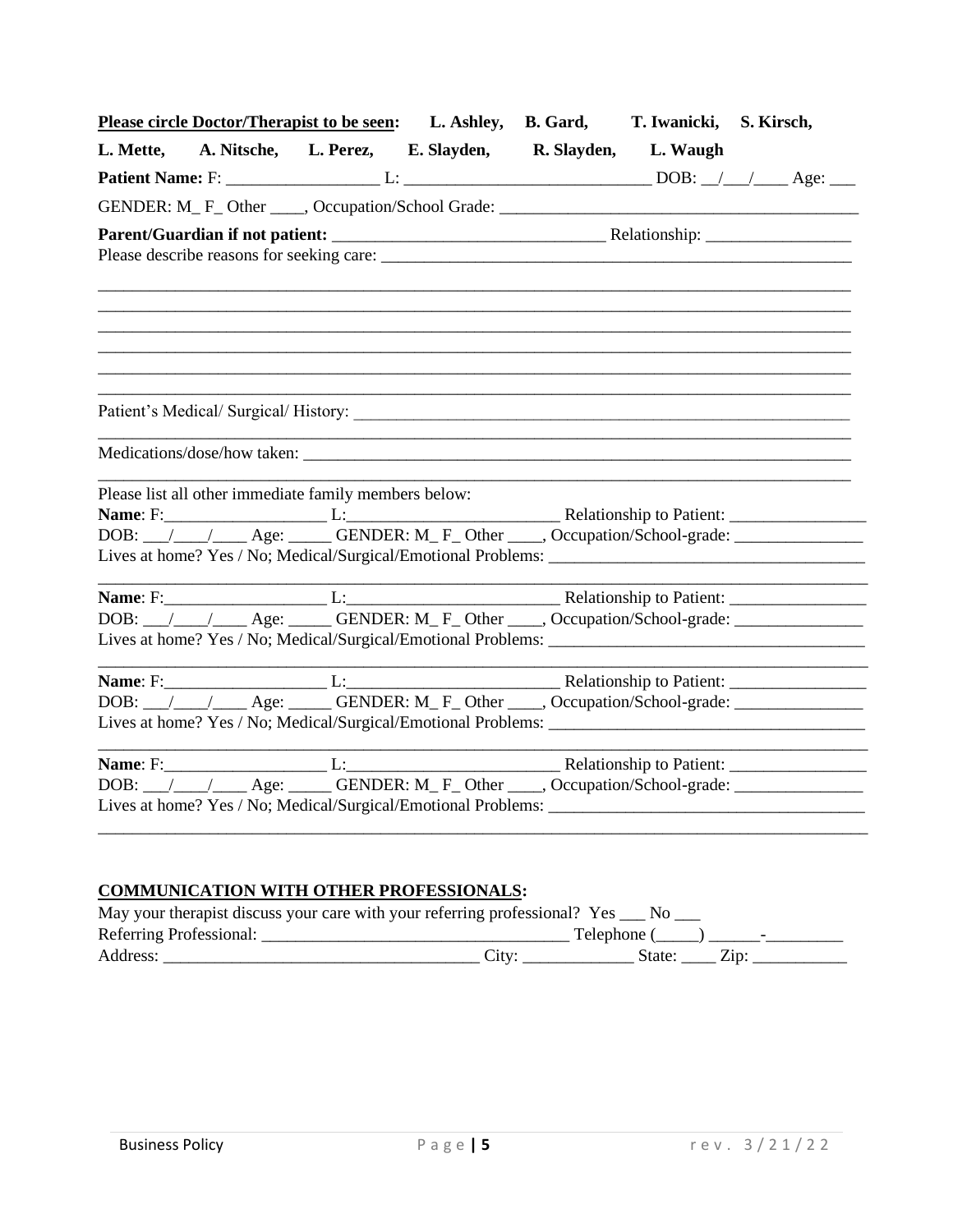# **TELEMEDICINE SERVICES ADDENDUM**

#### **Patient Information and Informed Consent for Telepsychiatry Service**

Telepsychiatry is the delivery of psychiatric or psychotherapeutic services using synchronous interactive audio and visual (video) electronic systems where the provider and the patient are not in the same physical location. The interactive electronic systems incorporate network and software security protocols to protect patient information and safeguard the data exchanged.

#### **Requirements**

• A computer and a webcam with microphone to video conference using Zoom, Doxy, Face Time or Skype software readily available to all computer users.

#### **Potential benefits**

• Telepsychiatry provides convenience and increased accessibility to psychiatric care for individuals who are unable to be treated face to face due to temporary circumstances such as being away at college or an extended stay away from home or having a physical limitation preventing travel to our office.

#### **Potential Risks**

As with any medical procedure, there may be potential risks associated with the use of telepsychiatry. These risks include, but may not be limited to:

• Information transmitted may not be sufficient (e.g., poor resolution of video) to allow for appropriate medical decision making by the psychiatrist or therapist.

• The provider may not be able to provide medical treatment to the patient using interactive electronic equipment nor provide for or arrange for emergency care that the patient may require, in cases of connection failure.

• Delays in medical evaluation and treatment may occur due to deficiencies or failures of the equipment.

• Although highly unlikely, security protocols can fail, causing a breach of privacy of confidential medical information.

• A lack of access to all the information that might be available in a face-to-face visit but not in a telepsychiatry session may result in errors in medical judgment.

#### **Telemedicine: My Rights**

• I understand that the laws that protect the privacy and confidentiality of medical information also apply to telepsychiatry.

• I understand that the technology used by the provider is encrypted and is HIPPA compliant to prevent the unauthorized access to my private medical information.

• I have the right to withhold or withdraw my consent to the use of telepsychiatry during the course of my care at any time. I understand that my withdrawal of consent will not affect any future care or treatment.

• I understand that the provider has the right to withhold or withdraw his or her consent for the use of telepsychiatry during the course of my care at any time.

• I understand that all rules and regulations which apply to the practice of medicine in the state of Georgia also apply to telepsychiatry.

• I understand that the provider will not record any of our telepsychiatry sessions without my written consent.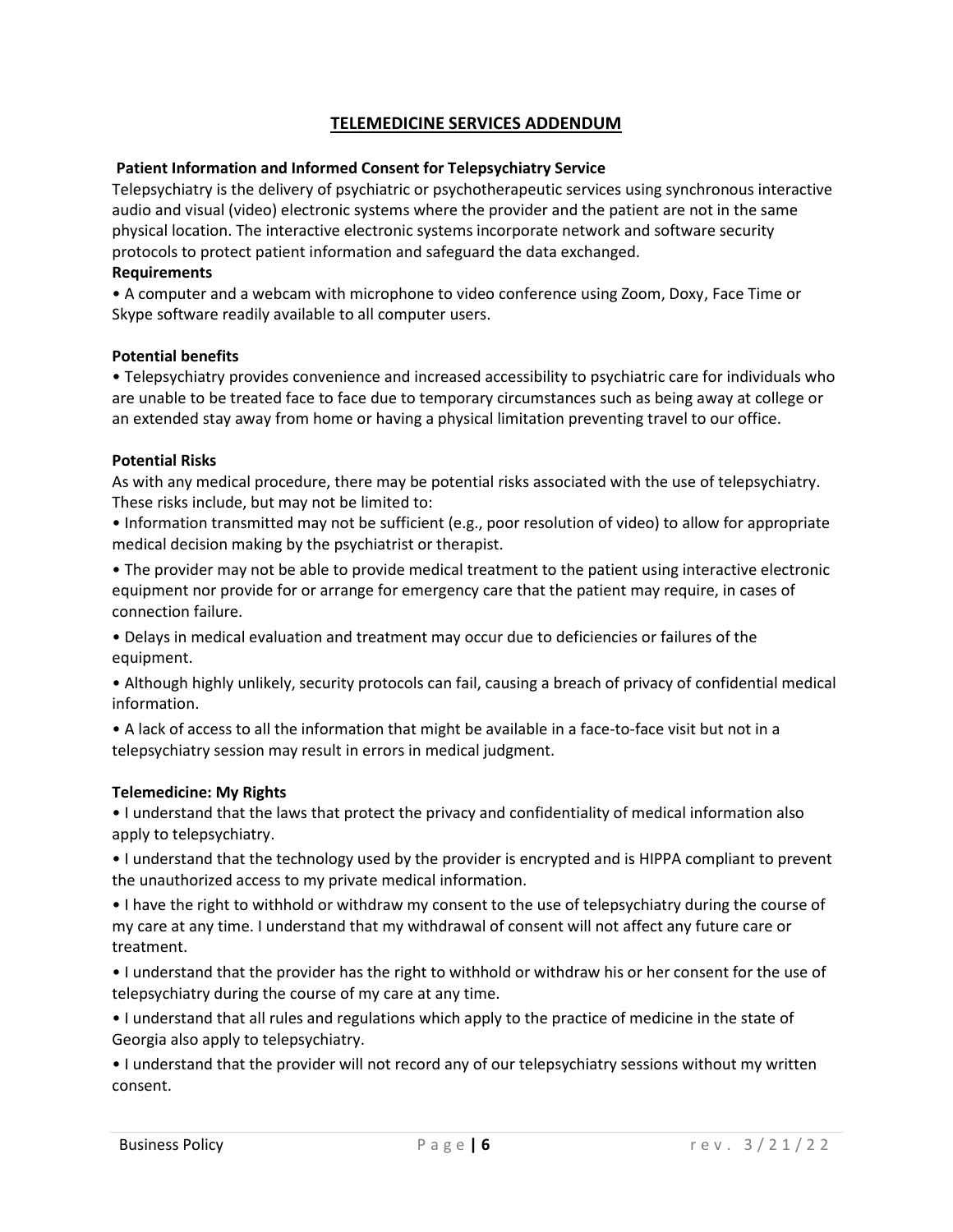• I understand that the provider will not allow any other individual to listen to, view or record my telepsychiatry session without my express written permission.

#### **Telemedicine: My Responsibilities**

• I will not record any telepsychiatry sessions without written consent from the provider. I will inform the provider if any other person can hear or see any part of our session before the session begins.

• I understand that I, not the provider, am responsible for providing and configuring any electronic equipment used on my computer which is used for telepsychiatry. I understand that it is my responsibility to ensure the proper functioning of all electronic equipment before my session begins and agree to revert to a telephone voice session utilizing the indicated backup telephone number provided below should a video connection not function properly.

• I have read and understand that all clinic policies of the Atlanta Area Family Psychiatry Clinic apply to all telemedicine as well as all in-person visits

• I understand that I agree to be seen in person at least once a year to maintain therapeutic services and a provider/patient relationship. **This provision is waived until Covid-19 pandemic is resolved.**

• I understand that I must establish a medical therapeutic relationship with my proposed telepsychiatry provider in the AAFPC's office in person prior to commencing telepsychiatry treatment. **This provision is waived until Covid-19 pandemic is resolved.**

• I consent to paying fees that are that same as an in-office visits for the type and length of service provided as described in the "New Patient Policy."

• **I understand that a telepsychiatry appointment is scheduled the same as an office appointment would be and should I not be available for the appointment or cancel it less than two full business days in advance, it will be charged as a missed appointment for the time my practitioner has reserved for a scheduled appointment.**